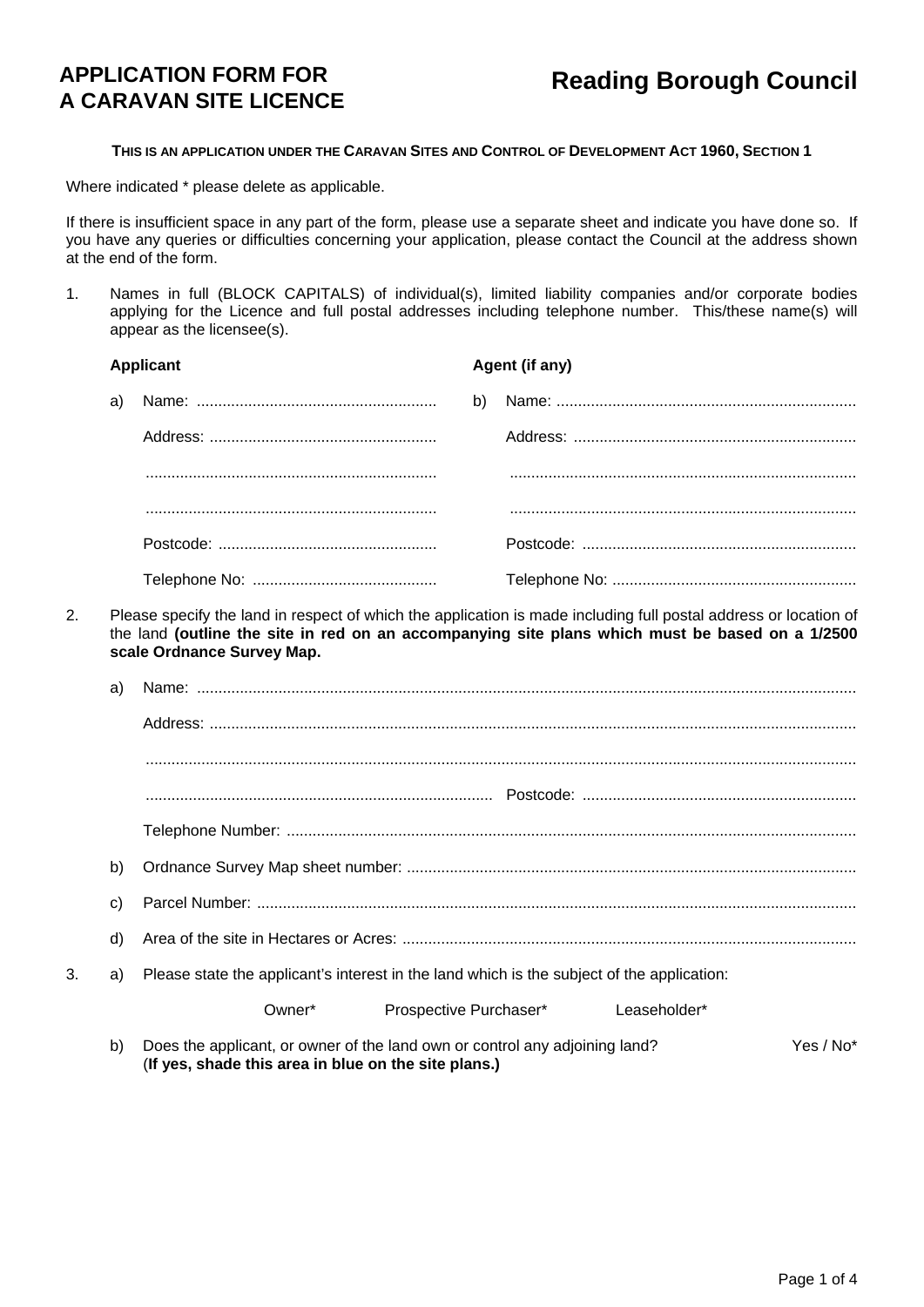|    | a) |                                                                                                                                                                                                        |  |  |
|----|----|--------------------------------------------------------------------------------------------------------------------------------------------------------------------------------------------------------|--|--|
|    |    |                                                                                                                                                                                                        |  |  |
|    | b) |                                                                                                                                                                                                        |  |  |
|    |    |                                                                                                                                                                                                        |  |  |
| 5. | a) | Has the applicant held a site licence which has been revoked at any time in the last three years?<br>Yes / No*                                                                                         |  |  |
|    | b) | If yes, please state the previous site licence and planning application decisions (if any) including<br>application number and dates:                                                                  |  |  |
|    |    |                                                                                                                                                                                                        |  |  |
|    | C) | State any previous or current site licences held including any planning decisions granted including<br>application numbers and dates:                                                                  |  |  |
|    |    |                                                                                                                                                                                                        |  |  |
|    |    |                                                                                                                                                                                                        |  |  |
|    |    |                                                                                                                                                                                                        |  |  |
| 6. |    | Please state the type of caravan for which the site licence is required:                                                                                                                               |  |  |
|    | a) |                                                                                                                                                                                                        |  |  |
|    | b) | Yes / No*<br>Permanent residential:                                                                                                                                                                    |  |  |
|    | c) | Seasonal, between the following dates in each year:                                                                                                                                                    |  |  |
|    |    |                                                                                                                                                                                                        |  |  |
|    | d) | For touring caravans only, between the following dates in each year:                                                                                                                                   |  |  |
|    |    |                                                                                                                                                                                                        |  |  |
| 7. | a) | Please state the maximum number of caravans<br>Please state the maximum size of the<br>b)<br>proposed to be stationed on the site at any one<br>caravans:<br>time for the purpose of human habitation: |  |  |
| 8. |    | Will the caravan site have the following facilities:                                                                                                                                                   |  |  |
|    | a) | Yes / No*<br>Internal Roads and Footpaths<br>Please state the type of materials to be used:                                                                                                            |  |  |
|    | b) | A hardstanding for each caravan Yes / No*<br>Please state the type of materials to be used:                                                                                                            |  |  |
|    |    |                                                                                                                                                                                                        |  |  |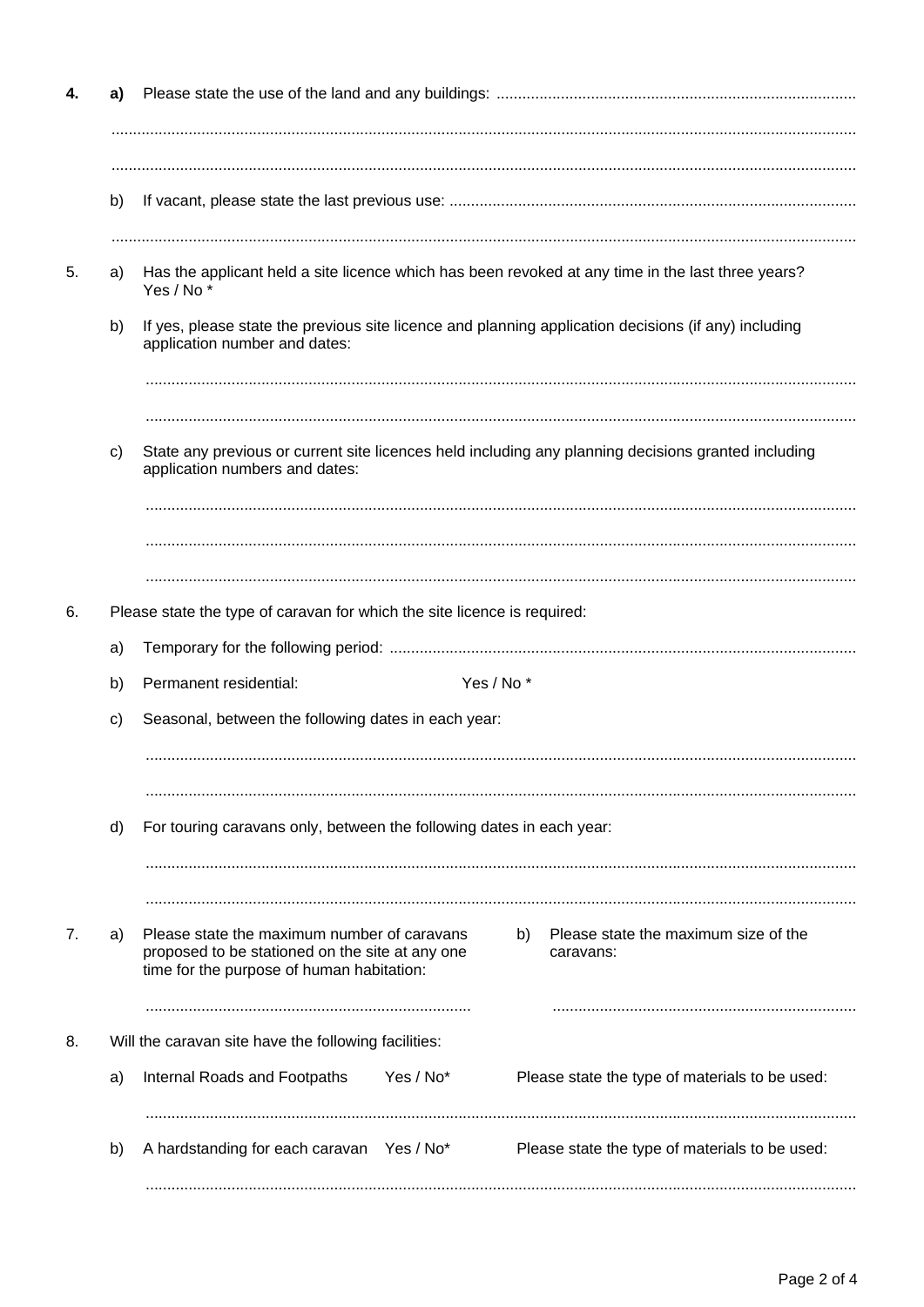|     | c)           | Surface water drainage                                                                                                                                             | Yes / No* | d)      | Foul drainage               |                                         | Yes / No* |
|-----|--------------|--------------------------------------------------------------------------------------------------------------------------------------------------------------------|-----------|---------|-----------------------------|-----------------------------------------|-----------|
|     | e)           | Water standpipes                                                                                                                                                   | Yes / No* | f)      | Piped water to each caravan |                                         | Yes / No* |
|     | g)           | Fire points and equipment                                                                                                                                          | Yes / No* | h)      |                             | Recreational/amenity open space         | Yes / No* |
|     | i)           | Fire hydrants                                                                                                                                                      | Yes / No* | j)      | <b>Laundry Rooms</b>        |                                         | Yes / No* |
|     | $\mathsf{k}$ | Parking space for visitors                                                                                                                                         | Yes / No* | $\vert$ |                             | Electricity supply to each caravan      | Yes / No* |
|     | m)           | Parking space for residents                                                                                                                                        | Yes / No* | n)      |                             | External covered space for each caravan | Yes / No* |
|     | O)           | Toilet blocks - please state the number of WCs urinals, baths and showers:                                                                                         |           |         |                             |                                         |           |
|     |              |                                                                                                                                                                    |           |         |                             |                                         |           |
|     | p)           | Other facilities (please specify):                                                                                                                                 |           |         |                             |                                         |           |
|     |              |                                                                                                                                                                    |           |         |                             |                                         |           |
|     |              | Note: The layout plan should show the positions of the above facilities as appropriate and should<br>distinguish between those already existing and those proposed |           |         |                             |                                         |           |
| 9.  |              | Please give details of the arrangements for the following:                                                                                                         |           |         |                             |                                         |           |
|     | a)           |                                                                                                                                                                    |           |         |                             |                                         |           |
|     | b)           |                                                                                                                                                                    |           |         |                             |                                         |           |
|     | c)           |                                                                                                                                                                    |           |         |                             |                                         |           |
|     | d)           |                                                                                                                                                                    |           |         |                             |                                         |           |
| 10. |              | For access to the public highway please state the number of accesses and their widths in each of the<br>following category:                                        |           |         |                             |                                         |           |
|     | a)           | Existing vehicular access                                                                                                                                          |           |         | Number:                     |                                         |           |
|     | b)           | Existing pedestrian accesses                                                                                                                                       |           |         |                             |                                         |           |
|     | $\mathbf{c}$ | New vehicular accesses                                                                                                                                             |           |         | Number:                     |                                         |           |
|     | d)           | New pedestrian accesses                                                                                                                                            |           |         | Number:                     |                                         |           |
|     | e)           | Altered vehicular accesses                                                                                                                                         |           |         | Number:                     |                                         |           |
|     | f)           | Altered pedestrian accesses                                                                                                                                        |           |         | Number:                     |                                         |           |